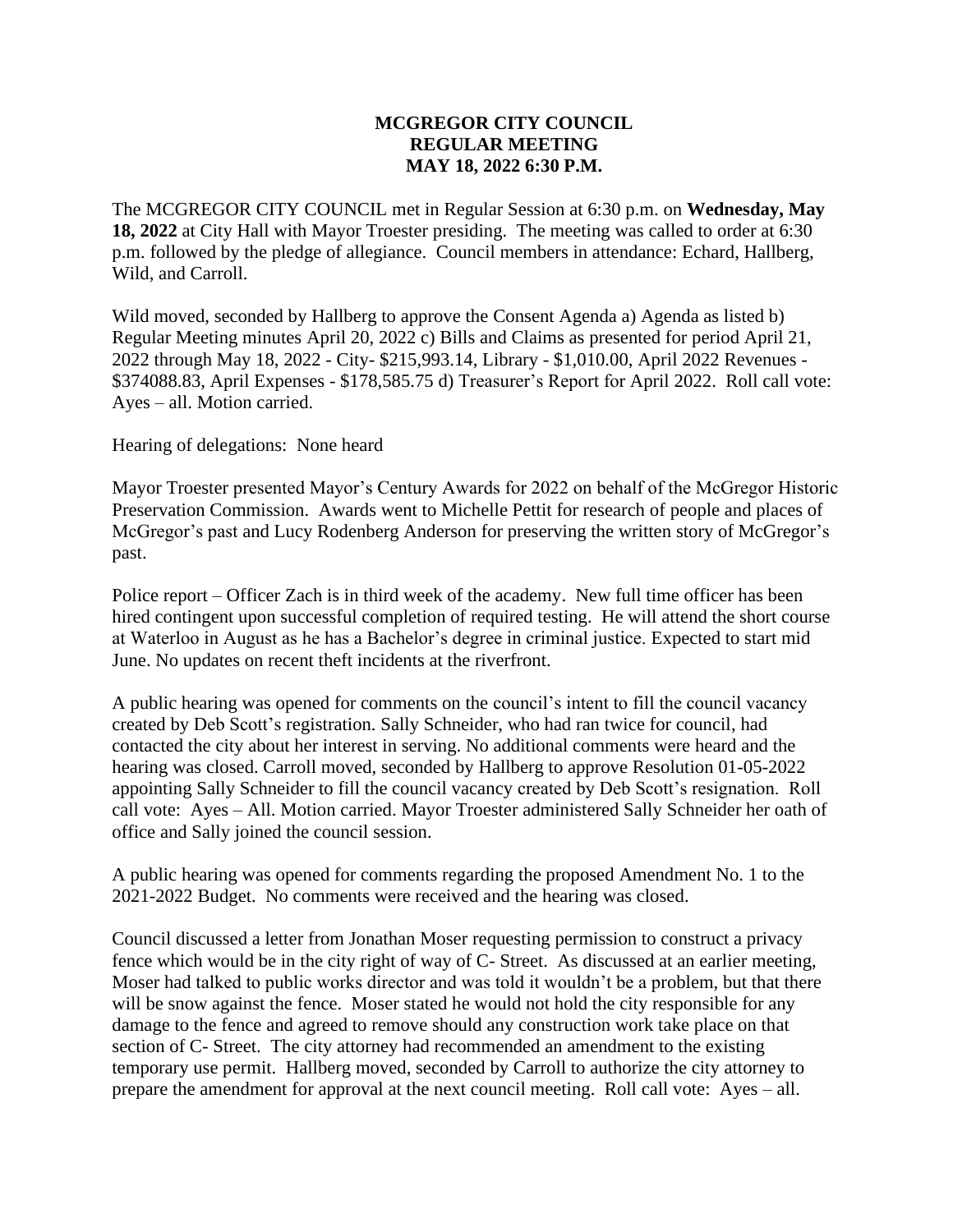Motion carried. An offer to purchase Lots  $7 & 8 & 8$  of Ohmer Ridge was considered. The offer was for \$2,000 less than the already discounted price. Carroll moved, seconded by Wild to reject the offer and counter offer at the already discounted price of \$8,000 per lot. Roll call vote: Ayes – all. Motion carried. Hallberg moved, seconded by Echard to approve the proposal from Tallgrass Archaeological, LLC for Phase I Intensive Archaeological Investigation for the Main Street Sewer Project for a total of \$91,859 for scope of work for three tasks. Roll call vote: Ayes – all. Motion carried. Carroll moved, seconded by Wild to approve a contract in the amount of \$500 with UERPC for a CDBG-LMI survey. Roll call vote: Ayes – all. Motion carried. Carroll moved, seconded by Echard to approve Amendment No. 1 to FY 2022 Budget. Roll call vote: Ayes – all. Motion carried. Hallberg moved, seconded by Echard to approve Resolution 03-05- 2022 Authorizing Transfers for Capital Projects – FEMA Alternate Project. Roll call vote: Ayes – all. Motion carried. Carroll moved, seconded by Wild to approve Resolution 04-05-2022 Authorizing Transfer of Funds for Debt Service. Roll call vote: Ayes – all. Motion carried. Hallberg moved, seconded by Echard to approve Resolution 05-05-2022 Authorizing Transfers for Equipment Reserve – Truck. Roll call vote: Ayes – all. Motion carried. Carroll moved, seconded by Wild to approve Resolution 06-05-2022 Authorizing Transfer of Funds for Capital Projects – Riverfront. Roll call vote: Ayes – all. Motion carried.

Carroll moved, seconded by Wild to approve a Business Enhancement Grant for the Methodist Church Preservation Foundation for a \$2,500 match towards \$5,000 in electrical upgrades. Roll call vote: Ayes – all. Motion carried. The Waste Management contract had not been submitted for council review and will be on the agenda for June. Council asked if there were other companies that could provide a quote for service and asked McManus to talk with Town and Country. Wild moved seconded by Carroll to approve the Mobile Food Vendor Policy and Form of Permit. Roll call vote: Ayes – all. Motion carried. Echard moved, seconded by Hallberg to approve the Urban Chicken Policy and Form of Permit. Roll call vote: Ayes – all. Motion carried.

Discussion of hiring process will be moved to a future meeting. A quote for electrical repairs for vandalism of the wiring leading to the boathouses was considered. Echard moved, seconded by Hallberg to approve a quote from Pat's Electric for \$3,600 - \$4,000 to make the necessary repairs. Roll call vote: Ayes – all. Motion carried. Discussion took place about assisting the marina with some security installations at the riverfront. Chief Millin said there could be some issues using public money for private business even though public property would be visible in the security camera field of vision. It would also make the videos subject to open records laws. The chief has a meeting scheduled later in the week with a company who specializes in these applications and will report back. ARP – SLFRF allocation was discussed. A letter was received regarding employment, housing and safety expenditures. Possible expenditures are for employee retainage incentives, additional hiring, assisting with cost of lift station are all eligible. More discussion will take place in the very near future.

McManus discussed the possibility of a FEMA Hazard Mitigation Grant for a backup generator for the waste water treatment plant. An NOI must be submitted for review and if the program receives funding a full application can be submitted with FEMA approval.